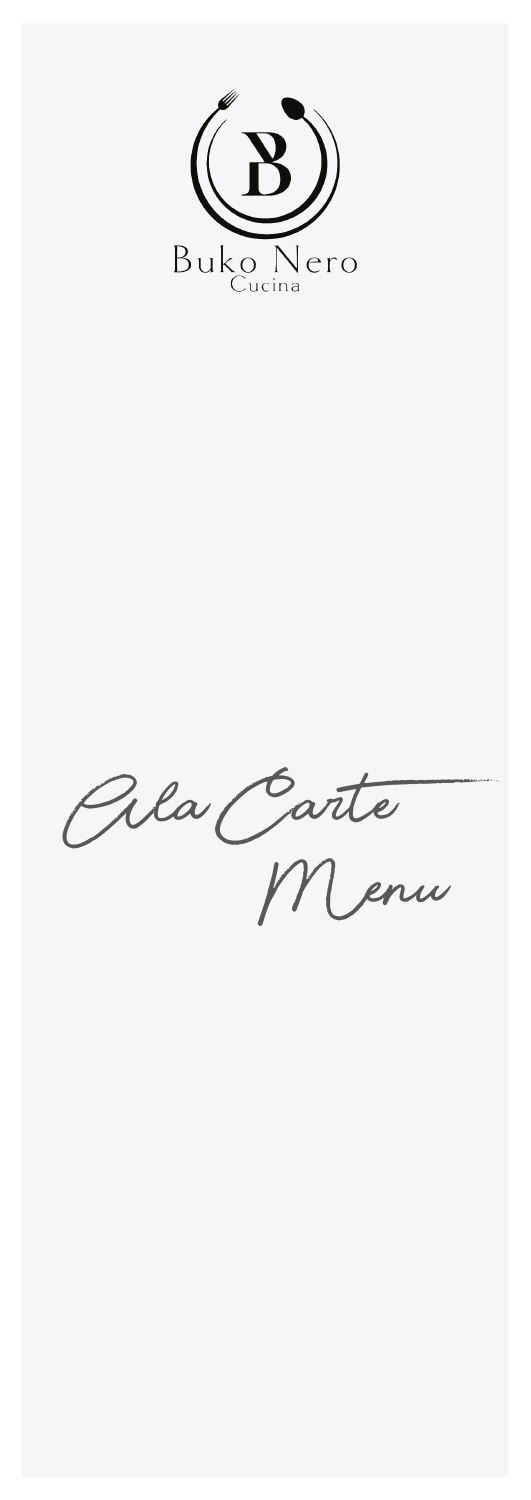Antipasti

| <b>Buko Nero Lobster Salad</b>               | 40   |
|----------------------------------------------|------|
| Uni Vinaigrette and Avruga Caviar            |      |
| Hokkaido Sea Scallop Carpaccio               | 34   |
| <b>Raspberry Vinaigrette and Edamame</b>     |      |
| <b>Burrata Cheese, Tomato Confit</b>         | 34   |
| and Speck                                    |      |
| <b>Roasted Cauliflower, Chickpeas Puree</b>  | 32   |
| and Honey/Capers Glaze                       |      |
| <b>Mozzarella and Tomato Crostino</b>        | 26   |
| topped with Parma Ham                        |      |
| <b>Buko Nero Tau Kwa Tower</b>               | 24   |
| <b>Sauteed Vegetables and Asian Dressing</b> |      |
| <b>Antipasto of the Day</b>                  | M.P. |
| (Available only for dinner)                  |      |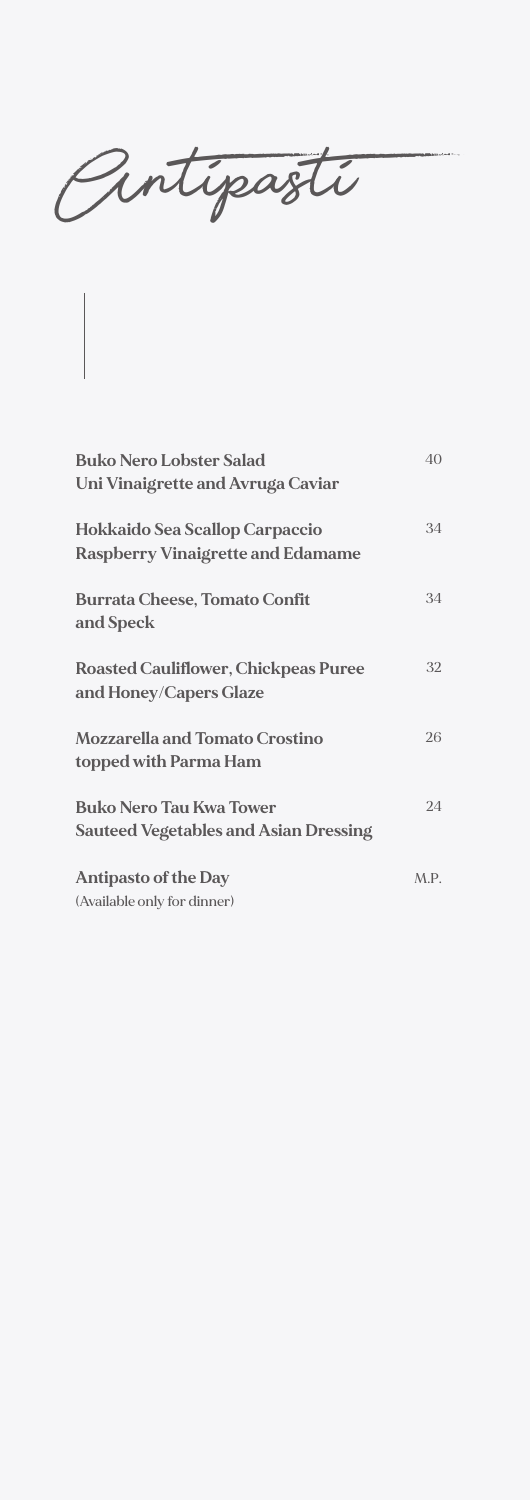Zuppe e Paste

| <b>Creamy Porcini Mushroom Soup</b><br>with White Truffle Oil Drops | 19   |
|---------------------------------------------------------------------|------|
| Soup of the Day                                                     | M.P. |
| <b>Spaghetti with Spicy Blue Prawn</b><br>and Spanner Crab          | 31   |
| <b>Artisanal Penne Pasta</b><br><b>Braised Lamb Shank Ragu'</b>     | 30   |
| Pasta of the Day<br>(Available only for dinner)                     | M.P. |
| Acquerello Risotto, Squid Ink,<br><b>Oyster Water and Lemon</b>     | 32   |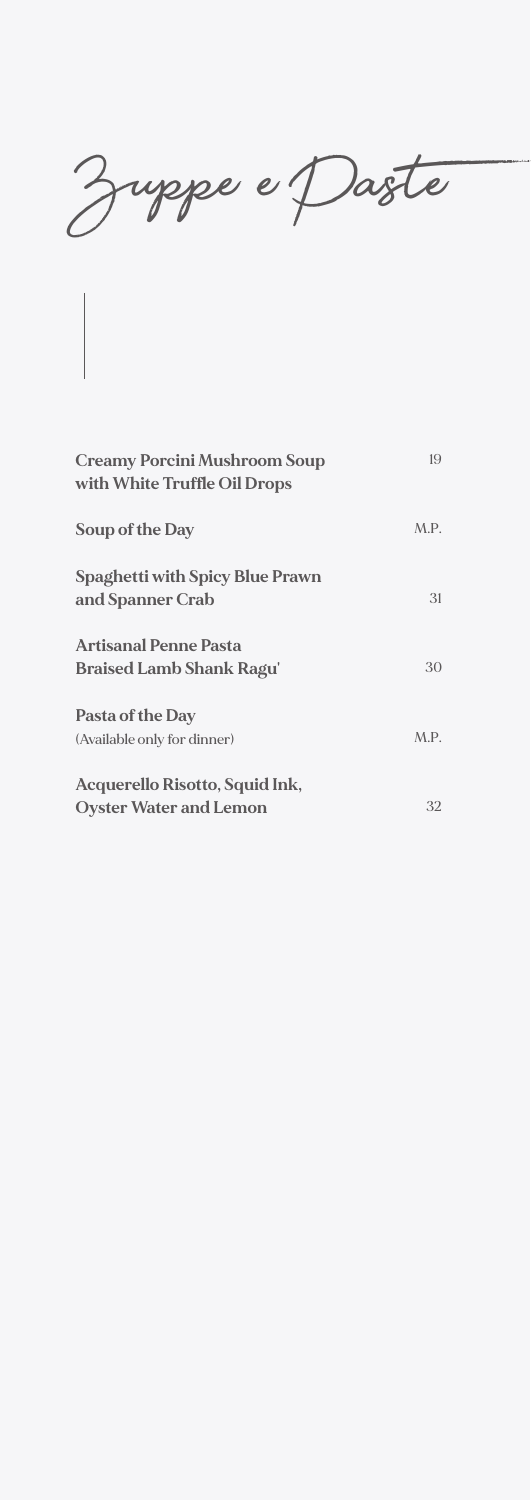Pesce e Carne

| <b>Seared Filet of Scottish Sea Bass</b><br>Orange, Pimento and Organic Quinoa | 46   |
|--------------------------------------------------------------------------------|------|
| <b>Chargrilled Akami Tuna</b><br><b>Ginger Flower snd Laksa Salmoriglio</b>    | 49   |
| <b>Fish of the Day</b><br>(Available only for dinner)                          | M.P. |
| <b>Braised Wagyu Short Rib</b><br>with Blueberry and Crushed Pepper            | 47   |
| <b>Breaded Iberico Pork Loin</b><br><b>Black Garlic And Balsamic</b>           | 46   |
| <b>Meat of the Day</b><br>(Available only for dinner)                          | M.P. |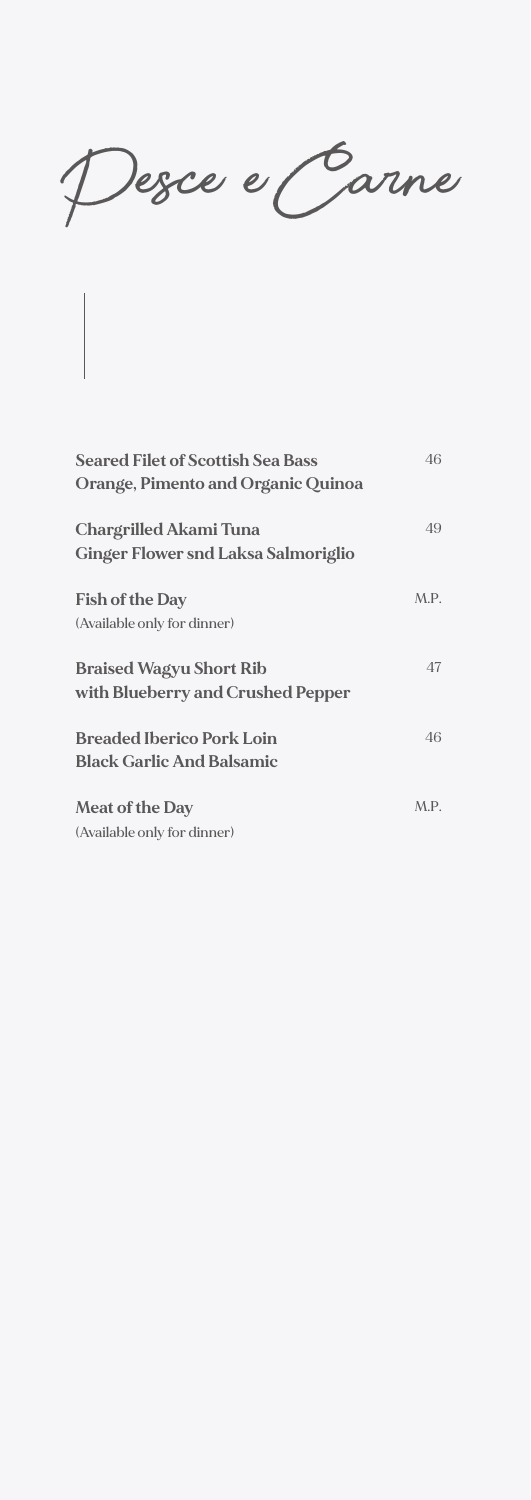Dolci e Formaggi

| My Grandmother's Cake                                     | 16 |
|-----------------------------------------------------------|----|
| <b>Raspberry Coulis and Meringue</b>                      |    |
| <b>Assorted Homemade Gelato</b>                           | 14 |
| <b>Sticky Dates Pudding, Caramel Coulis,</b>              | 16 |
| and Homemade Tahiti Vanilla Gelato                        |    |
| <b>Classic Homemade Tiramisu</b>                          | 18 |
| <b>Affogato</b>                                           | 14 |
|                                                           |    |
| <b>Gorgonzola Cheese</b><br>with Homemade Pickles and Jam | 16 |
|                                                           |    |
| 24 Months Parmiggiano Reggiano                            | 16 |
| with Truffle Honey                                        |    |
| <b>Assorted Cheese Platter:</b>                           | 24 |
| <b>Selection Of The Day</b>                               |    |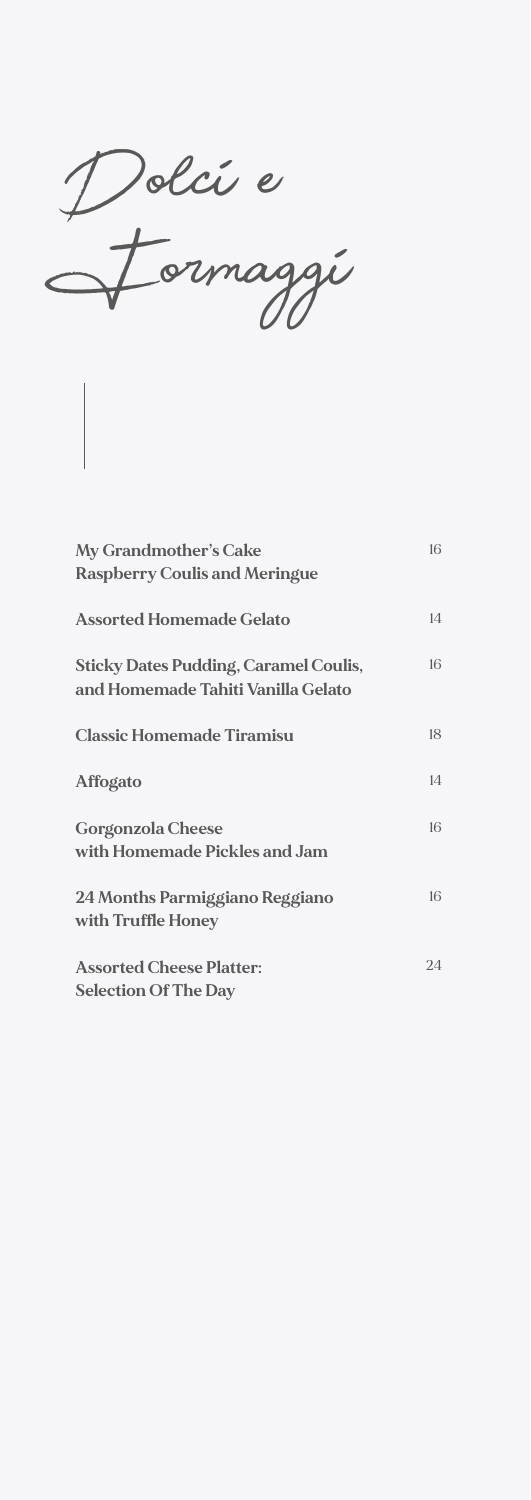Drinks

| Fiji Water (500ml)                                                  | 6   |
|---------------------------------------------------------------------|-----|
| S. Pellegrino Sparkling Water (500ml)                               | 6   |
| S. Pellegrino Sparkling Water (750ml)                               | 9   |
| S. Pellegrino Soft Drink Chinotto,<br>Limonata, Mandarino, Pompelmo | 5.5 |
| <b>Mango Juice</b>                                                  | 5   |
| <b>Pink Guava Juice</b>                                             | 5   |
| <b>Orange Juice</b>                                                 | 5   |
| Coke                                                                | 5   |
| <b>Sprite</b>                                                       | 5   |
| Home-made Ice Lemon Tea                                             | 6.5 |
| Home-made Mango and Peach Tea                                       | 7   |